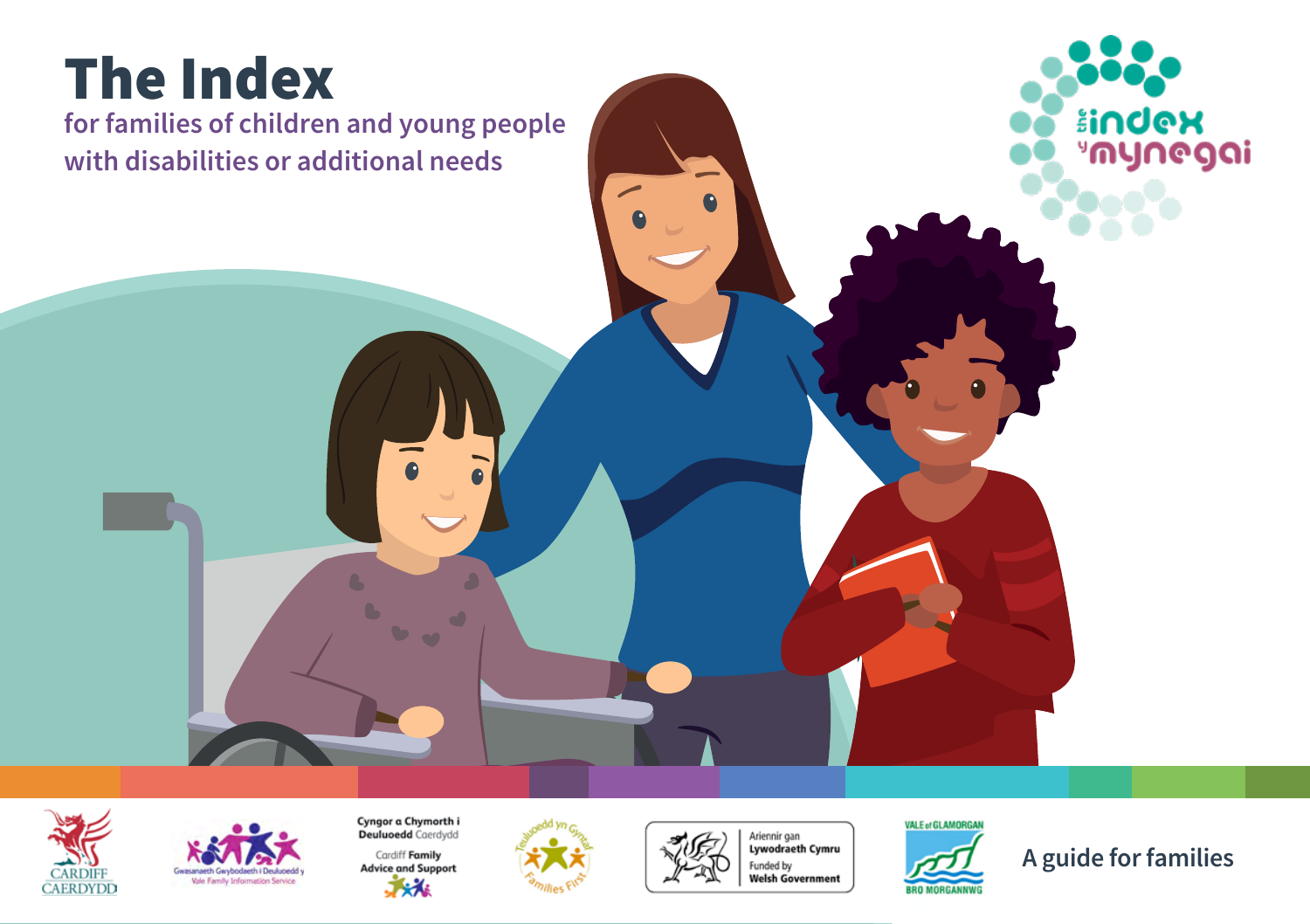## **Hello**

It's good to have the right information and know what support is available.

Cardiff and the Vale of Glamorgan want you to have a full, happy, healthy life.

We want you to connect to services, take part in activities and have fun – that's what The Index is for.



# **Who is it for?**

The Index is for families of children and young people with disabilities or additional needs.

You can sign up to The Index if you are a parent or carer of a child or young person with disabilities or additional needs or a professional working with a child.

## **Why?**

Signing up means you don't miss out. You get:



**The Index** – a newsletter every 3 months. It's packed full of information.



**The Index eNews** – emails about extra activities and events.

## **What's The Index?**

**The Index lets you know about the services, activities and events happening in your area.**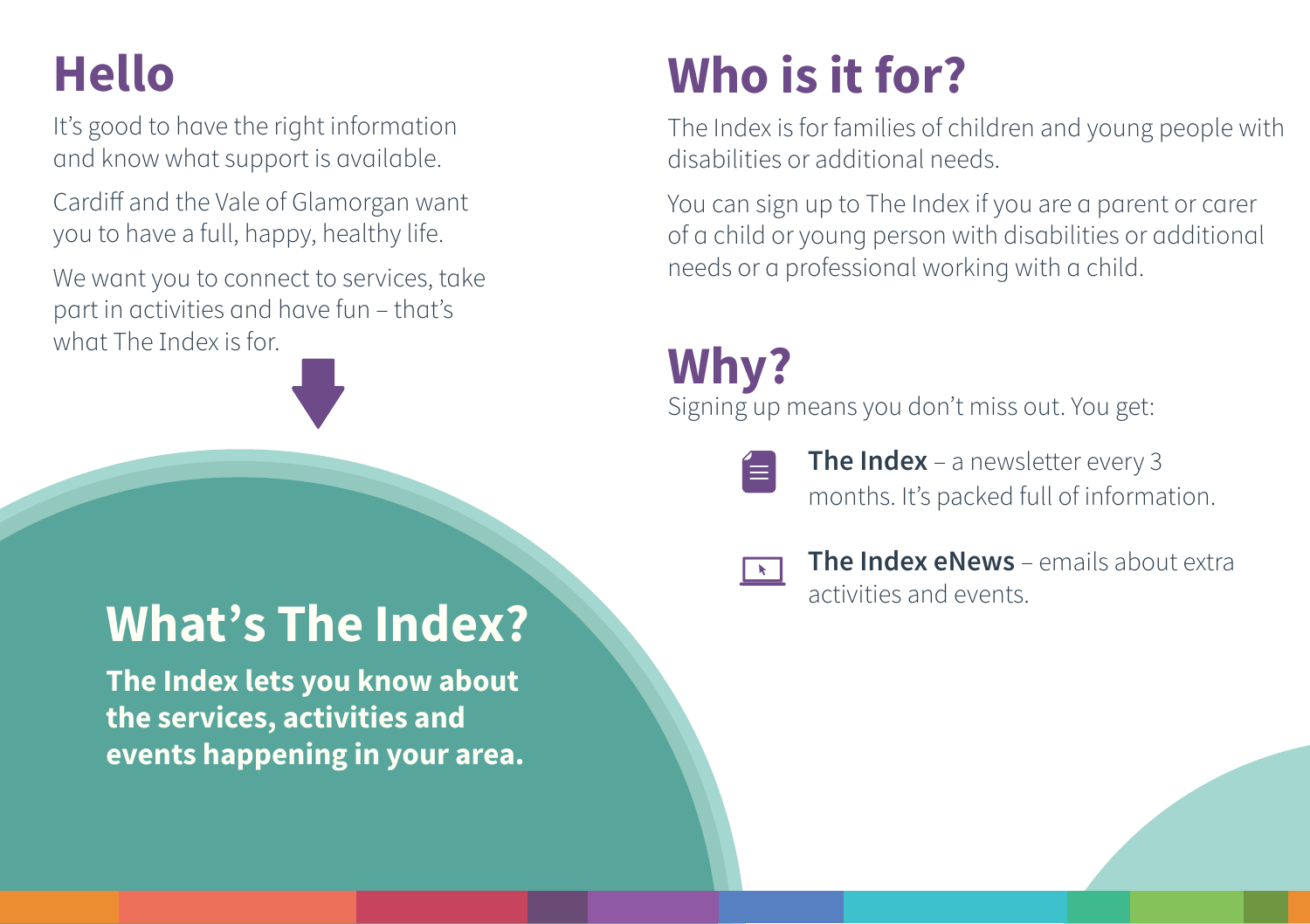# **Is there anything else?**

### **Yes, The Index also:**

- **●** connects you to organisations that can support you
- **●** helps professionals know what you need so they can work better
- **●** means you can have a say on how we plan and deliver services in your area.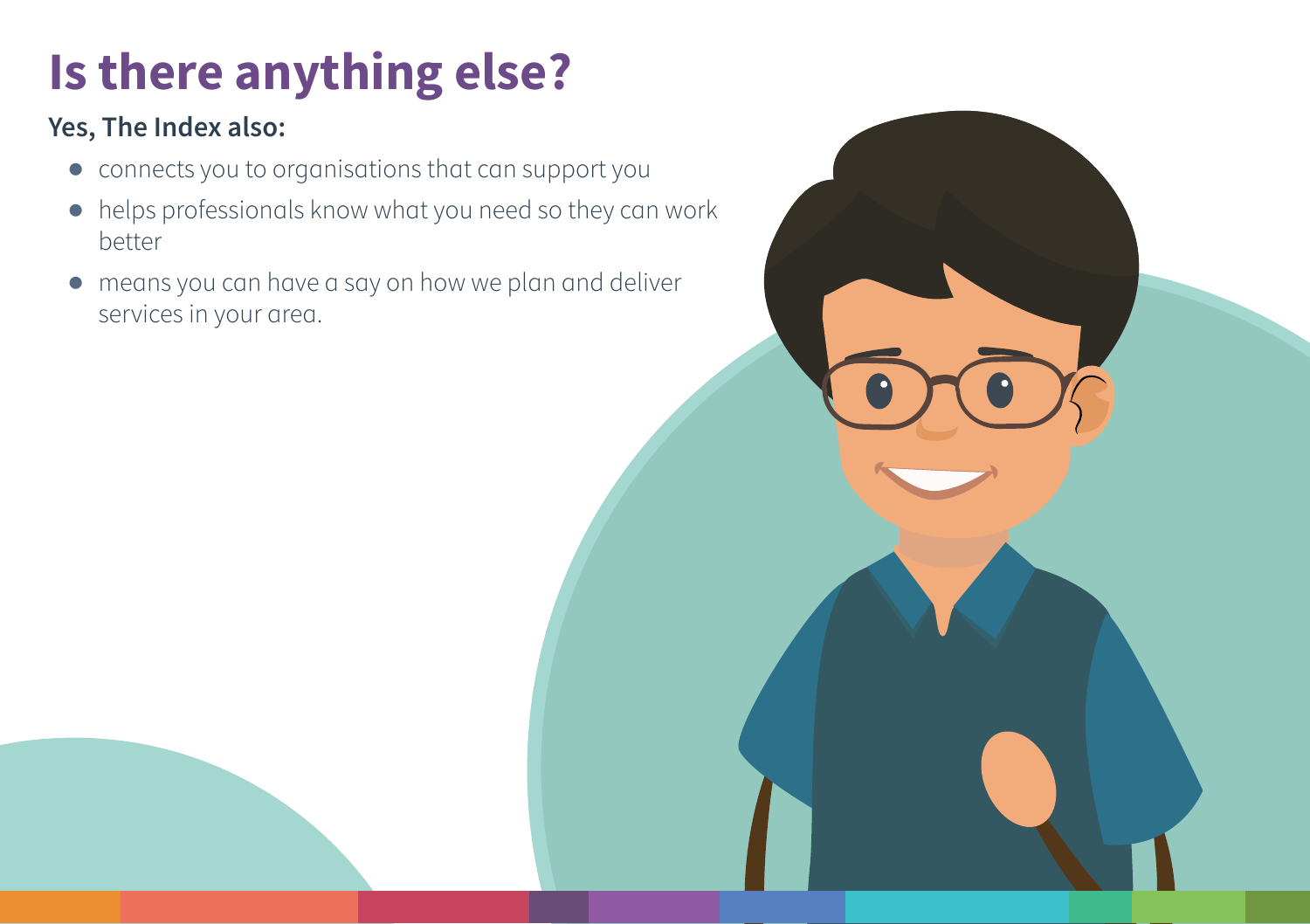## **How can I sign up?**

## **Cardiff Family Advice and Support**

- 03000 133 133
- [ContactFAS@cardiff.gov.uk](mailto:ContactFAS@cardiff.gov.uk)
	- [www.cardiff-fis.info](http://www.cardiff-fis.info)

### **Vale Family Information Service**

- 0800 587 10 14
- [theindex@valeofglamorgan.gov.uk](mailto:Theindex@valeofglamorgan.gov.uk)
- [www.valeofglamorgan.gov.uk/fis](http://www.valeofglamorgan.gov.uk/fis)

## **You don't have to sign up, but it's good to be connected.**

# **What information do we need?**

- Information about your child's:
	- **●** name
	- **●** date of birth
	- **●** contact details
	- **●** the school they go to.
	- What disabilities or additional needs they have.
- What services and support your family use.
- What information or support you need.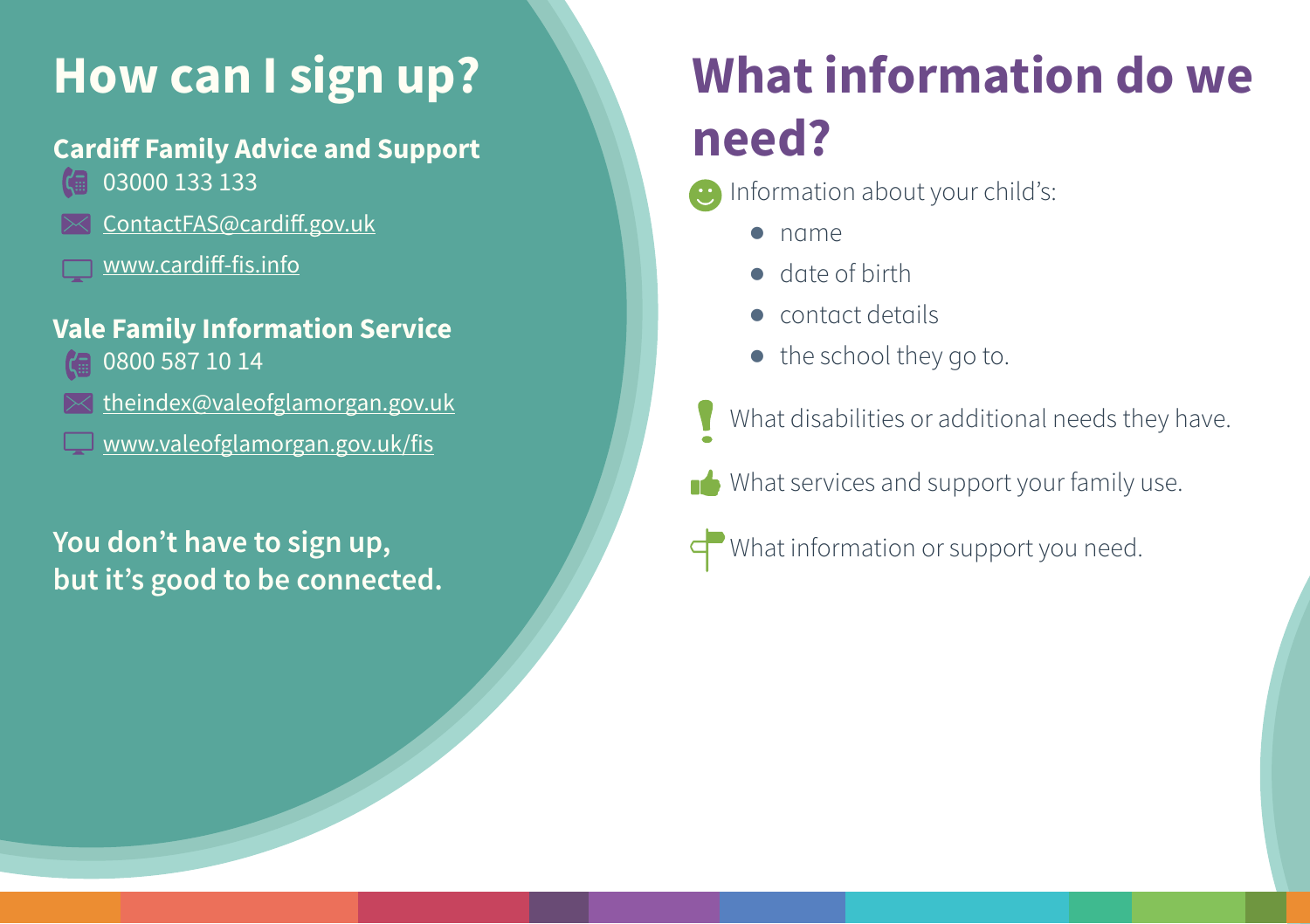# **What do you do with my information?**

**We keep all your information safe and private.** 

Information about you isn't shared with anyone else, unless you say it can be.

Sometimes information is used to plan services. It's collected as numbers and doesn't use anyone's name or other details. Each Local Authority follows the law and always protects your details.